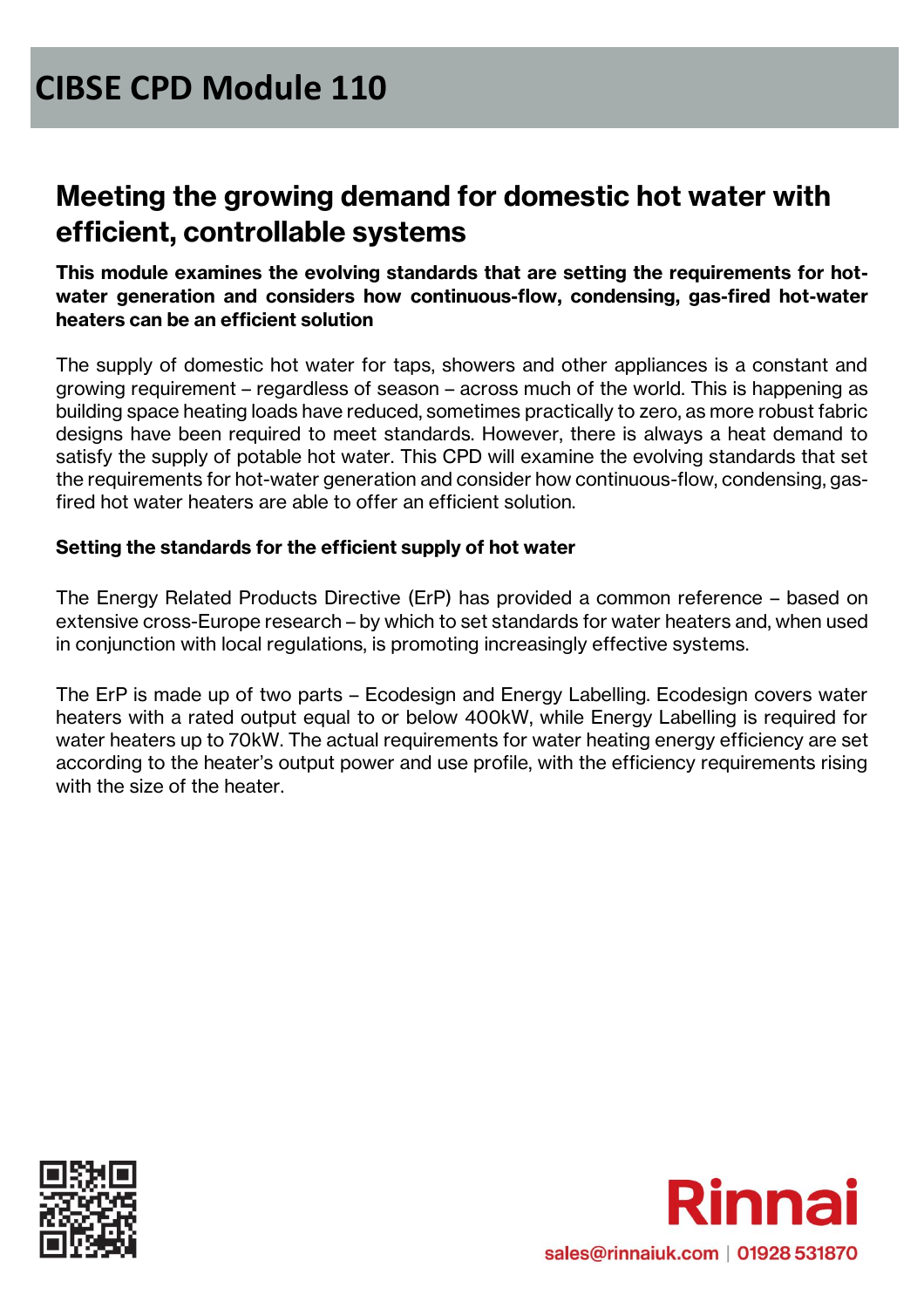*Fig 1*: The current label that is used for hot water heaters. The new label shifts the scale from the current G→A to  $F \rightarrow A +$ 



The Ecodesign requirements (as defined by EU regulation No 814/2013<sup>1</sup> ) set minimum efficiencies and operational parameters that go beyond simple thermal efficiencies. They include allowances for 'smart' control – that effectively modulate the energy consumed and the water output to meet the demand – and for the use of energy employed for the overall control of the appliance.

The required performance is related to a 'load profile' of hotwater use, ranging from the smallest 3XS (a heater for the supply of hot water at 35°C to meet the typical needs of a single outlet), through L (serving a bath, sink and shower at 55°C), to the largest 4XL (indicatively representative of the supply at 55°C to meet the typical use of 16 showers and outlets serving a residential home). As well as energy efficiency, other relevant factors – such as the storage volume for storage water heaters and the heat loss from hot water storage tanks – are included. From September 2018, Ecodesign will also set a maximum nitrogen oxide  $(NO<sub>x</sub>)$ emission level of 56mg·kWh-1 for gas water heaters.

The required performance is related to a 'load profile' of hotwater use, ranging from the smallest 3XS (a heater for the supply of hot water at 35°C to meet the typical needs of a single outlet), through L (serving a bath, sink and shower at 55°C), to the largest 4XL (indicatively representative of the supply at 55°C to meet the typical use of 16 showers and outlets serving a residential home).

As well as energy efficiency, other relevant factors – such as the storage volume for storage water heaters and the heat loss from hot water storage tanks – are included. From September 2018, Ecodesign will also set a maximum nitrogen oxide (NO<sub>x</sub>) emission level of 56mg·kWh<sup>-1</sup> for gas water heaters.



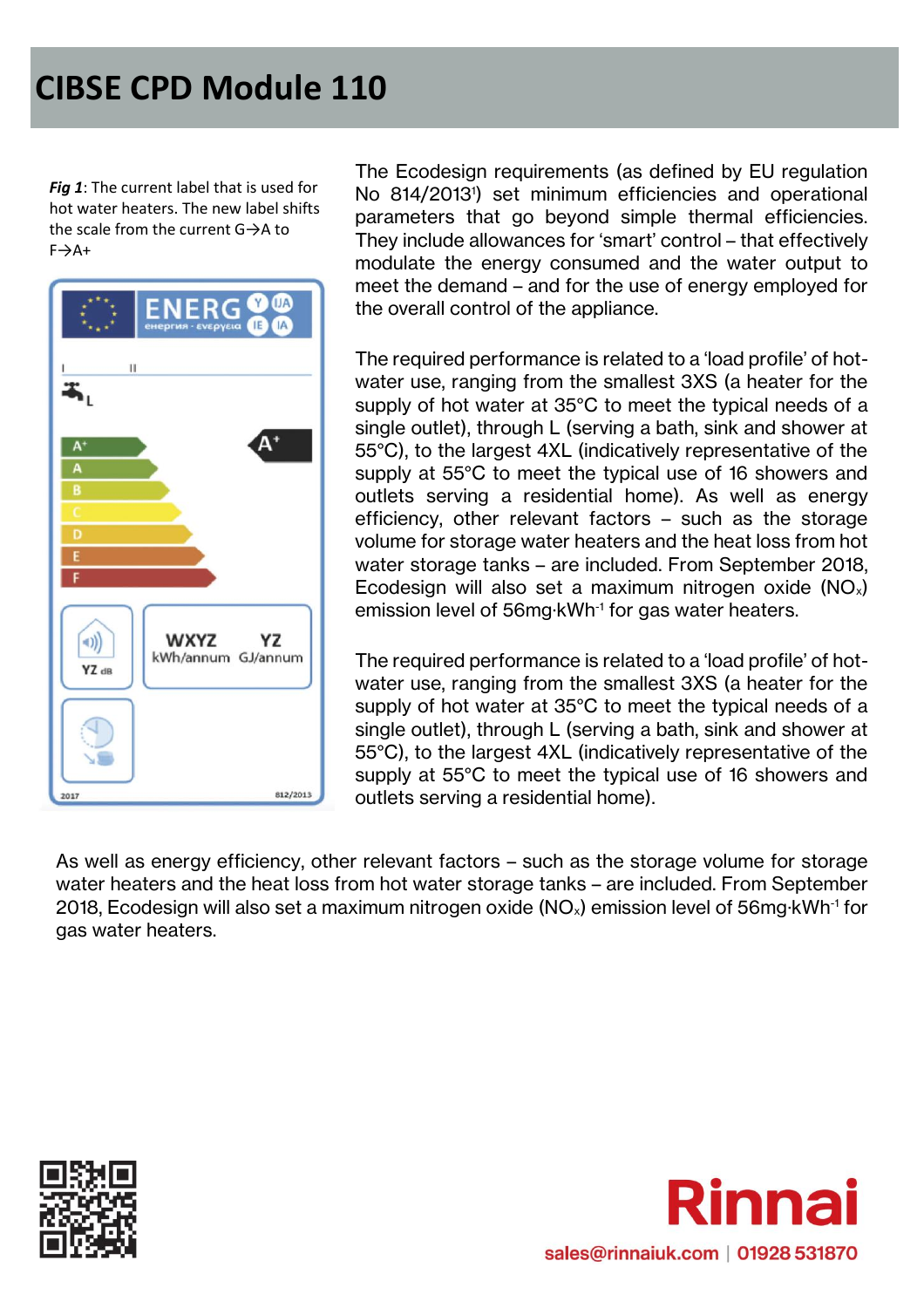The actual minimum overall thermal performances as currently required by Ecodesign are quite modest, particularly for small water heaters – for example, 3XS 22%, L 30% and 4XL 32%. These are set to go up in September 2017, most notably for the larger capacities – so 4XL will rise to 64% – but this should still be well within the capabilities of modern water heater systems.

To differentiate between the performance of various manufacturers' systems, the energy labelling scheme for water heaters – as required by EU regulation  $812/2013^2$  – came into force in 2015. The minimum level on the label is set by the relevant Ecodesign requirement. The scale goes from G to A, but as of 26 September 2017 will be modified to show a scale of F to A+ (see Figure 1), to link in with the more demanding Ecodesign requirement. The calculation to determine the ranking of a particular water heater includes factors that attempt to assess the overall environmental impact of operation.

The responsibility for ensuring that a product has an appropriate label rests with the manufacturer, who must provide a standard table of information required by the Eco directives, known as a 'fiche'. High-efficiency, condensing, gas-fired water heaters are currently in band A, whereas older, non-condensing water heaters – and heaters using other fuels – are likely to be in bands B to G. For example, many direct electric hot-water heaters are likely to be rated as C because electricity, typically, has a high carbon factor compared to natural gas, so has an increased operational environmental impact.



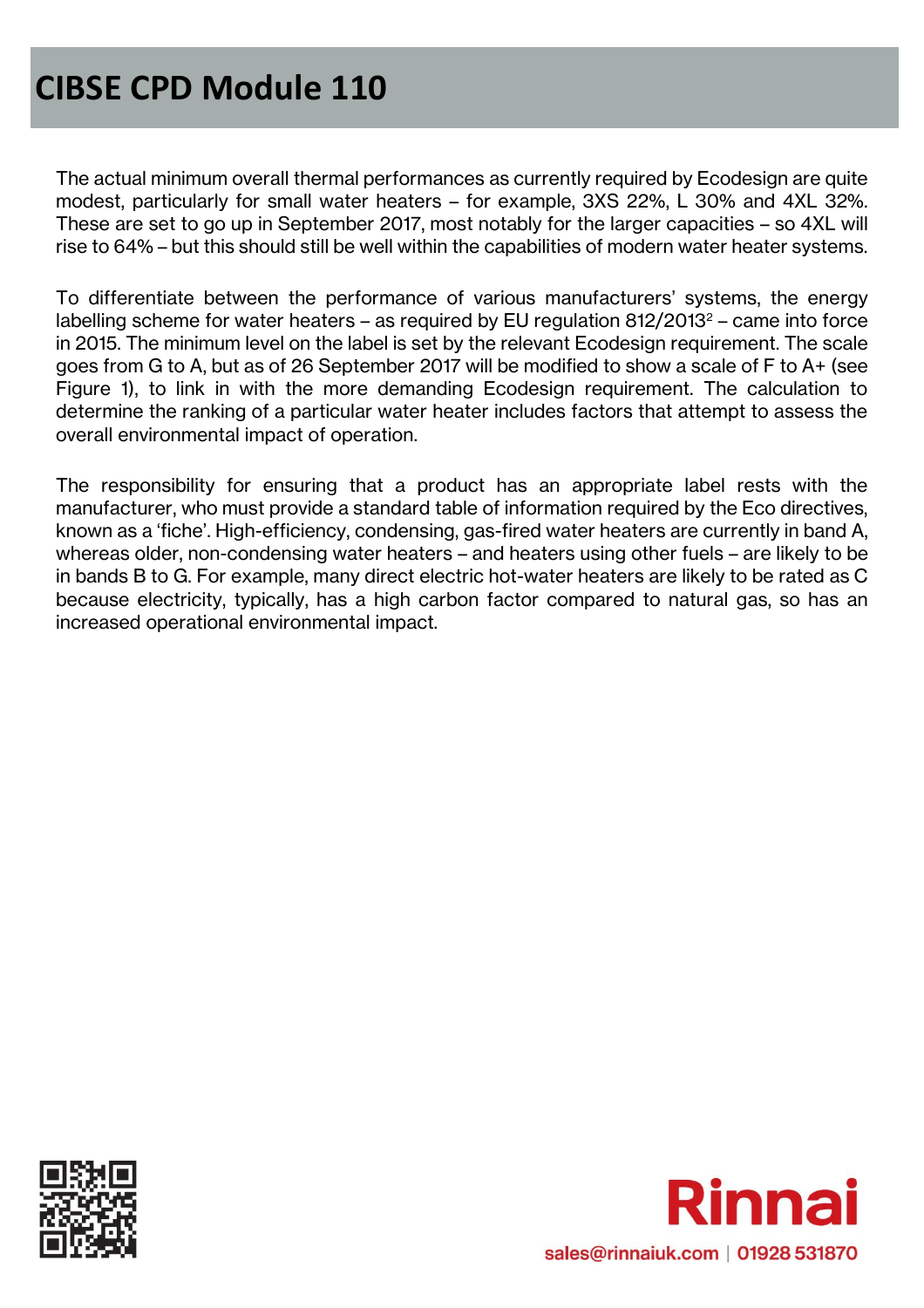### **HEAT-EFFICIENCY CREDITS**

Example of applying heat-efficiency credits to direct-fired, continuous-flow water heater, in accordance with AD Part L of England and Wales Building Regulations. A new building is to have a correctly selected and installed direct-fired, continuousflow water heater that has fully automatic combustion controls. At a flow rate of 0.22 L·s<sup>-1</sup>, increasing the temperature of incoming mains water from 10 $\rm{^{\circ}C}$  to 60 $\rm{^{\circ}C}$ , the heater consumes 48.3kW of natural gas.

Assuming a water density of 1kg.L<sup>1</sup>, the power input to the water

= mass flow rate x water specific heat capacity x water temperature increase

= 0.22kg·s<sup>-1</sup> x 4.186kJ·kg<sup>-1</sup>·K<sup>-1</sup> x (60°C - 10°C) = 45.88 kW

| So the gross thermal efficiency $=$ | Output power to water |  | 45.88kW | $= 95%$ |
|-------------------------------------|-----------------------|--|---------|---------|
|                                     | Input power from gas  |  | 48.3kW  |         |

Heat efficiency credits (as shown in green in Table 1) are available for three aspects of this installation that in combination add  $(1 + 0.5 + 2 =)$  3.5% to the calculated gross efficiency for the hot-water heater. The resulting  $95 + 3.5 = 98.5\%$  is used when assessing the building emission rate (BER) - the annual CO<sub>2</sub> emissions of the proposed building in kg·m<sup>-2</sup>, compared with the notional target emission rate (TER) in the national calculation methodology (NCM).

| <b>System type</b> | <b>Measure</b>                                                                                   | Heating efficiency credits (% points)                 |
|--------------------|--------------------------------------------------------------------------------------------------|-------------------------------------------------------|
| All                | Decentralisation                                                                                 | 2 - but not applicable to systems in<br>new buildings |
| Direct-fired       | Integral combustion circuit<br>shut-off device                                                   |                                                       |
|                    | Fully automatic ignition controls                                                                | 0.5                                                   |
| All                | Correct size of unit confirmed<br>using manufacturer's technical<br>helpline and sizing software | $\overline{2}$                                        |

Table 1: Heating efficiency credits for additional measures applicable to domestic hotwater systems (Source: Table 31 Non-Domestic Building Services Compliance Guide 2013)

To meet the specific requirements of UK regulations, the system must meet the Ecodesign requirements, but there are also specific calculations and factors that feed into the National Calculation Methodology.<sup>3</sup> For example, in England, the Non-Domestic Building Services Compliance Guide<sup>4</sup> gives additional factors that can add up to 5.5% 'efficiency credits' to the simple gross water-heater efficiency – as illustrated in the box-out. This is used to show compliance with the Building Regulations, as might be determined with the freely available Simplified Building Energy Model (SBEM) software.



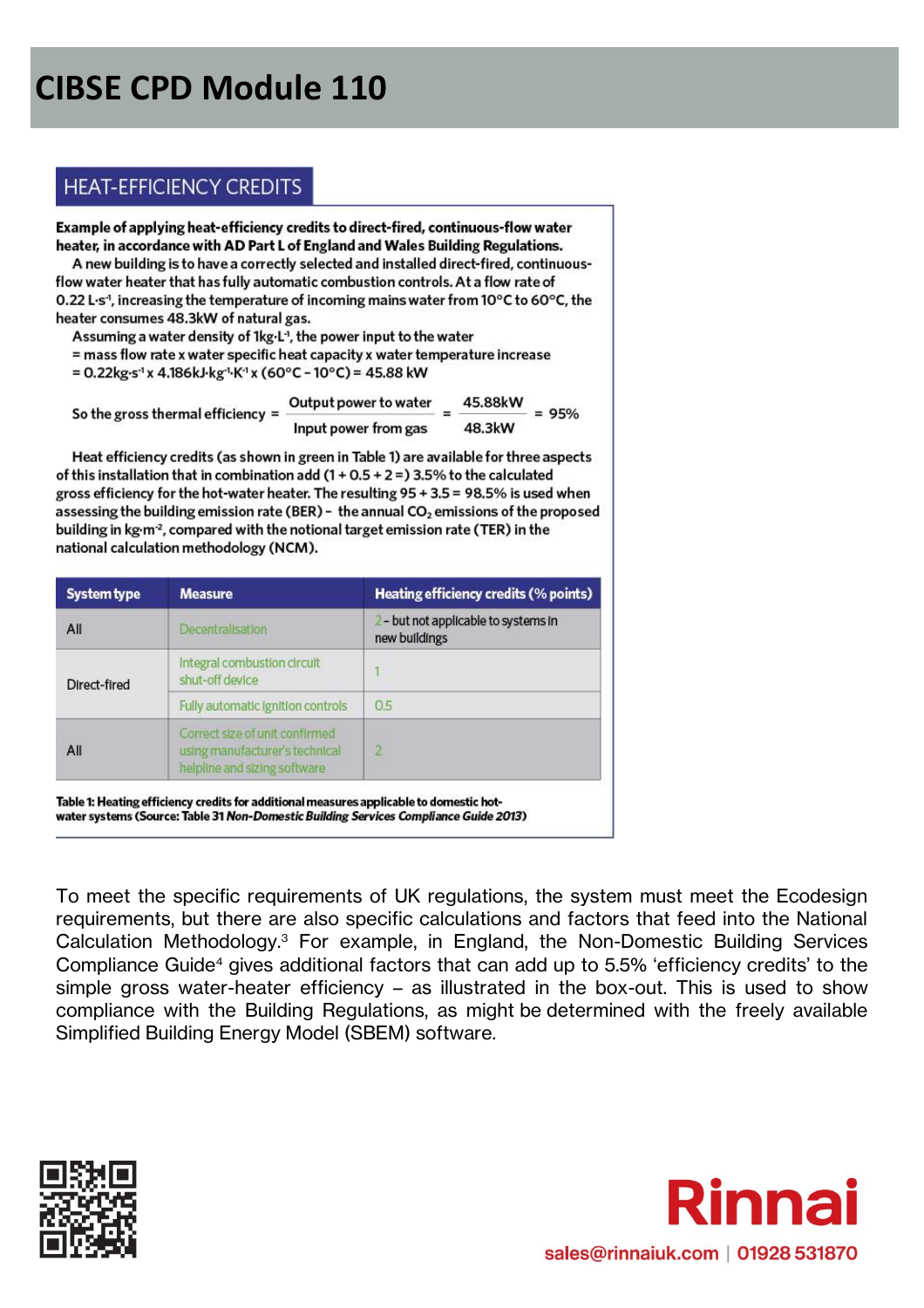### **The application of continuous-flow hot-water heaters**

Centralised plantrooms for heating and hot water systems have been the traditional solution for the majority of commercial buildings for many years. These, typically, would employ storage of hot water – with the inherent standing losses and space requirements – to meet variations and peaks in demand. They would be sized at the design stage so that there is always a certainty of supply of hot water available when demanded by the user. This approach often leads to excessive safety margins, which add to the expense of purchase, installation and running costs.

An alternative to the traditional storage-based systems is the application of continuous-flow, hot-water heaters that only consume energy when there is a demand for hot water. Modern continuous-flow, condensing, gas-fired hot water heaters can be connected using a manifold arrangement (as illustrated in Figure 2) to provide a hot-water system capable of coping with virtually any size of site or application. The modularity also allows for additional plant to be added at a later stage if the building hot-water load is increased, and offers some redundancy in the case of module failure and maintenance.

The close control integrated into such systems is able to deliver a continuous flow of hot water at a constant temperature, without the need for storage. With almost all continuous systems, the user can set the required temperature of hot water to suit the needs and demands of the site.



As the systems have the same requirements as a wall-hung boiler, they are also readily applied to decentralised hot-water systems that are in close proximity to the draw-off points, so reducing distribution losses, enabling close temperature control and simplifying the maintenance of the hot-water piping network.



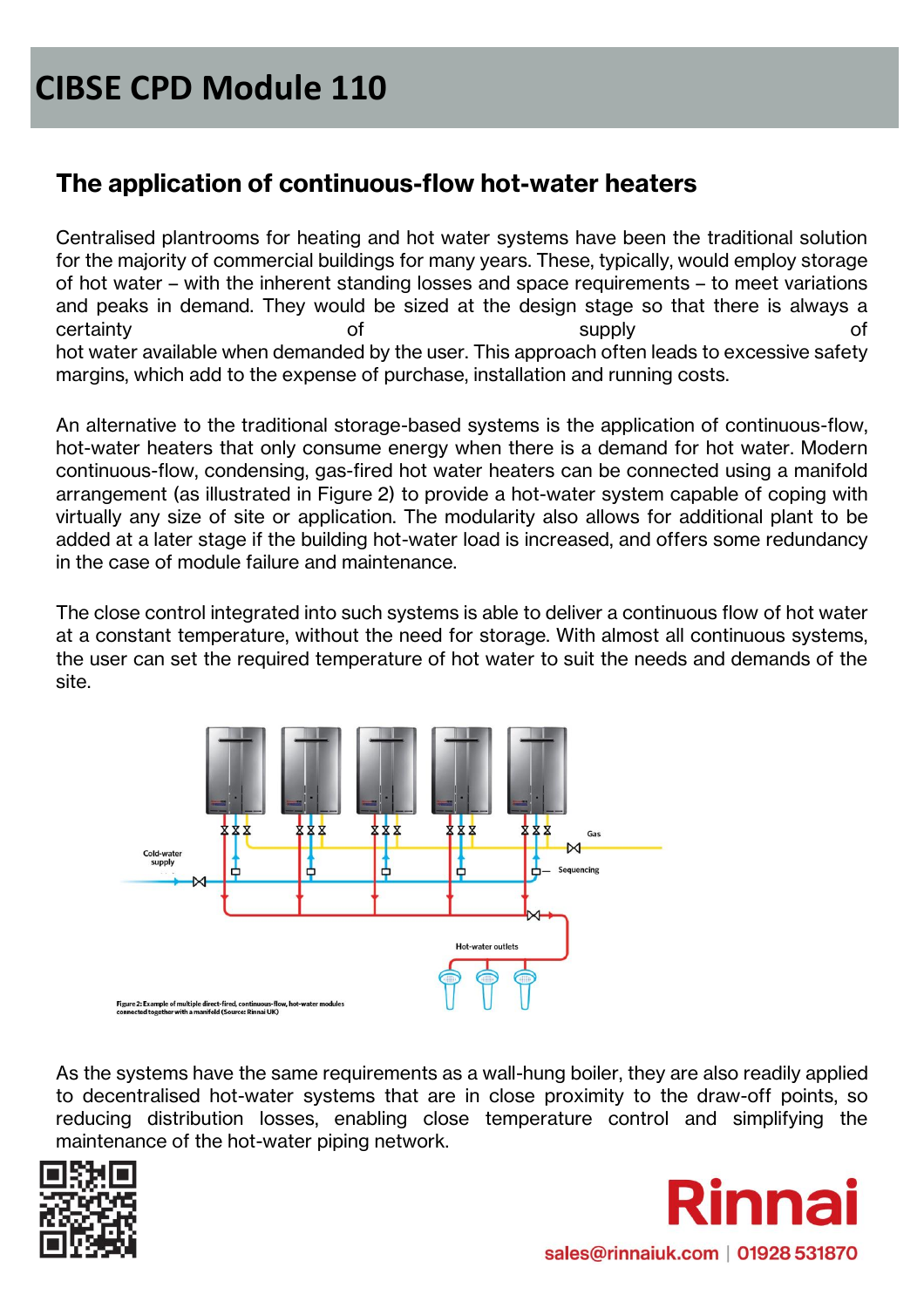The temperature of the water distribution is accurate to  $\pm$ 1K and, as there is no storage of water, there is no need to heat up a volume of storage water to reduce Legionella risk. Smart' controls can be added to commercial condensing, continuous-flow systems to optimise their performance. Continuous-flow, condensing, gas-fired hot-water heaters can be employed as stand-alone technology or used in conjunction with the other technologies – such as solar thermal or pre-heated water from variable refrigerant flow (VRF) or other heat recovery systems – to provide an efficient source of hot water.

Condensing, direct-fired hot-water systems (such as that shown in Figure 3) are always able to maintain condensing operation because – unlike many traditional systems – there is always an opportunity to condense the water from the flue gases to capture the otherwise lost latent heat. This is because of the availability of low-temperature incoming mains water that is well below the flue-gas condensing temperature (which is typically 57°C). The amount of condensation, and heat recovery, will increase as the flue gases are made cooler.

Recent independent modelling<sup>5</sup> of continuous-flow hot-water systems indicate lower initial capital costs, as well as more favourable life-cycle costs over 20 years, when compared with indirect stored and stored hot-water systems. The detail of the net present value (NPV) analysis employed, together with a more detailed description of the modelling assumptions and inputs, were discussed in the October 2016 CIBSE Journal CPD article. As examined in more detail in that article, a shower block in a holiday camp – with six showers and four basin taps – was modelled to establish the comparative performance of a continuous hot-water system with that of a direct-fired storage option, and with a more traditional condensing gas boiler and storage cylinder.



*Figure 3:* Example of a continuous-flow, condensing, gas-fired hot-water heater (Source: Rinnai UK)